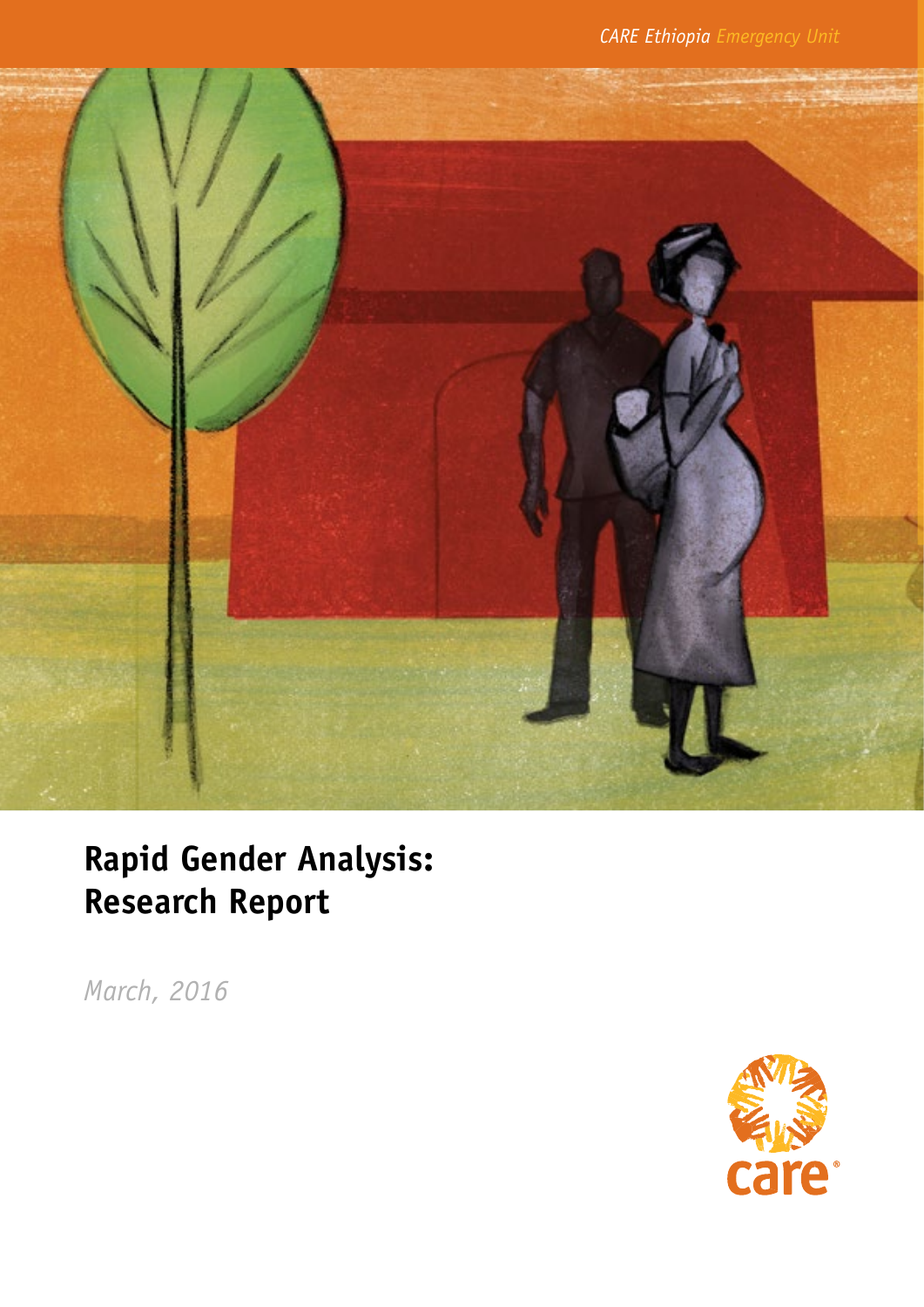# **Rapid Gender Analysis Report**

**Background:** Drought, worsened by the effects of El-Nino is having a devastating impact on the lives and livelihoods of Ethiopians, and according to the Government and the inter-agency mid-*Meher* and *Meher* seasonal assessments, the number of people that will require food assistance in 2016 increased from 8.2 million in October 2015 to 10.2 million in December 2015, making Ethiopia home to the largest acutely food insecure population in the world. Recognising that crisis can further exacerbate existing vulnerabilities and gender norms, CARE Ethiopia sought to better understand the gender dynamics at the household and community level in order to improve the design of its interventions and build on the strengths and capacities of drought affected households. To help achieve this aim, CARE developed a bespoke participatory Rapid Gender Assessment (RGA) approach, allowing for a diverse group of staff to collect information quickly from a sample of affected communities in zones of East Hararghe, West Hararghe, South Gondar and Afar. The RGA focused on the existence and impact of any changing gender dynamics in drought affected households and communities.

**Purpose:** To learn, explore and better understand the gender dynamics within the populations which CARE Ethiopia serves in the face of the current emergency context of El Niño and drought.

**Objectives:** To better understand and identify:

- how women, men, girls and boys are affected by the drought,
- the different coping strategies these groups are using to address the drought situation,
- the impact of the drought on gender dynamics and gender norms in these communities,
- emerging opportunities to shift rigid gender and social norms.

**Goal:** To increase the capacity of CARE Ethiopia (and its partner's) in exploring the realities faced by drought impacted households and design impact driven participatory emergency response interventions.

**Methodology:** CARE Ethiopia Emergency Field Staff conducted:

- Focus group discussions with picture codes
- Transect walk / Resource mapping

**Picture Codes**: this is a qualitative tool that allows women, boys, girls and men to easily relate to situations that pictures represent, and tell their reality as they live it and remember. This tool was applied in Focus Group Discussions (FGD), held with men, women, boys and girls in separate groups to help stimulate discussions, in a safe space, about how the drought has affected them; how they faced the situation (coping mechanisms); and to identify any emerging or changing social norms and opportunities.

**Transect Walk/ resource mapping:** This is a tool used to obtain community level information about existing resources, assets, services and infrastructure in a community, and the related access and management by different community members. Focus group discussions using the picture code and the transect walk and resource mapping were carried out in four kebeles in each region for a period of two weeks. The staff received training on Gender in Emergencies (GiE) before the start of the RGA process, received briefings in their field offices before starting the assessments and had a comprehensive workshop and de-briefing process after the RGA.

**CARE collected data using these two tools on the following themes:**

- Vulnerability and coping mechanisms
- Education and school attendance
- Nutrition/malnutrition
- Migration
- Mobility
- Social norms and practices
- Emerging opportunities
- Availability, access and control over resources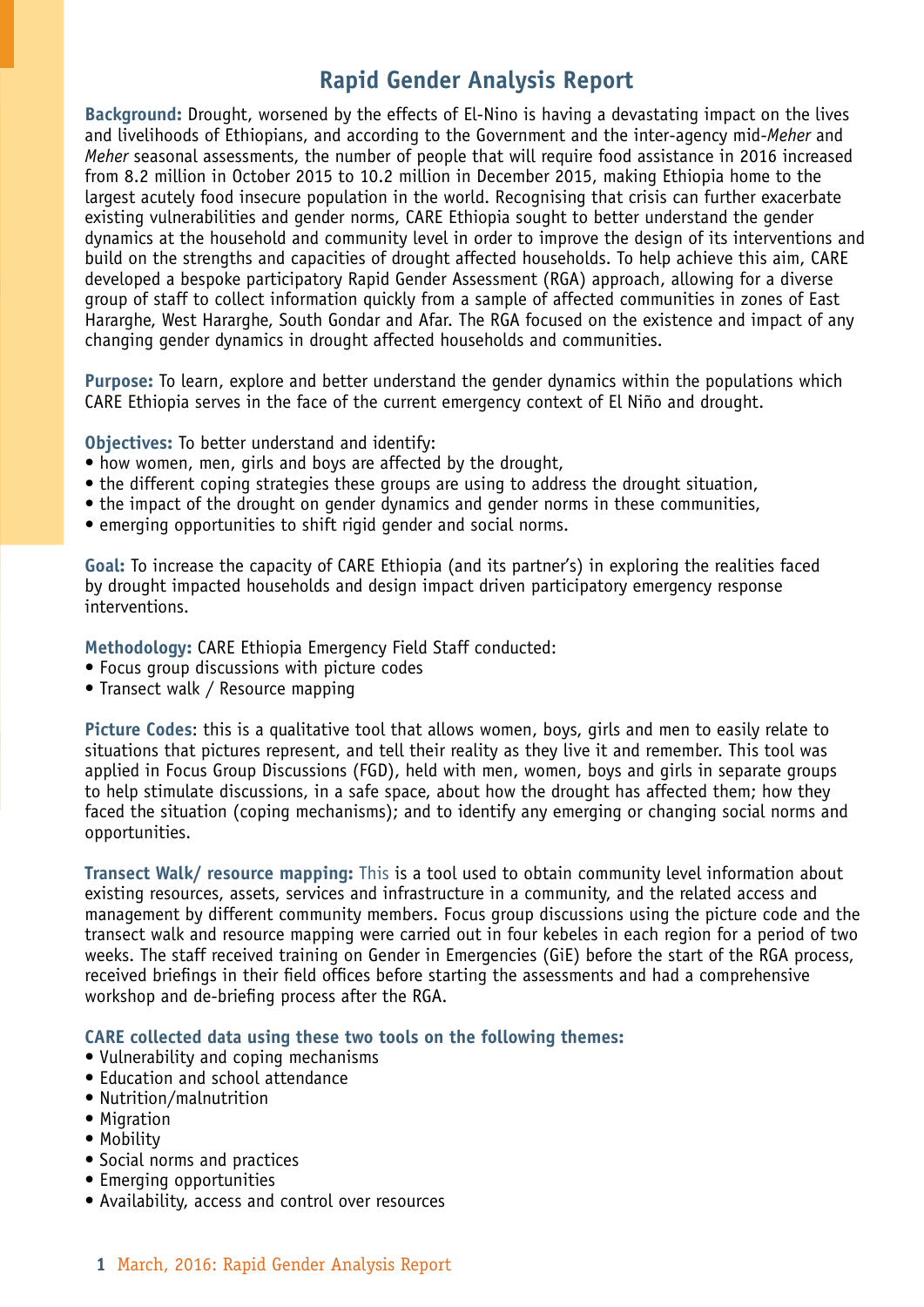The data collected was purely qualitative in order for CARE to focus deeply on social and behavioural changes and perspectives of community members on gender-specific vulnerabilities, needs and capacities in relation to the drought and emergency situation.

**Validation workshop:** Following the data collection in each zone was completed, CARE held and organised a workshop in Addis Ababa with staff who were directly involved in the data collection in order to review the process, analyse the findings and propose recommendations for current and future interventions.

**Summary (Key findings):** Key findings of all the areas are summarized in this section.

**Findings:** Four separate RGA reports – one per area in which the RGA was conducted - East Hararghe, West Hararghe, South Gonder zones and Afar region are produced. The report includes secondary data describing the context of each area. Changes in the livelihood of the community because of the drought, vulnerability, coping mechanism, GBV and social norms and practices, availability, access to and control over the resources at the household and community level is extracted from primary data.

**Recommendations:** Recommendations from this RGA were organised into a table which staff developed based on the key findings as well as the existing CARE Ethiopia Gender Action Plan.

## **Summary (Key findings)**

The key findings of the assessment are summarized below:

#### **Changes because of the Drought**

*Livelihoods:* From the above findings, we can understand that there are common (key) findings in each target region. In all regions, the drought has affected the productivity of the land, water sources and pastures such that agricultural output was limited, water points dried-up and forage did not regenerate. This affected the livelihood of every member of the community (men, women, boys and girls) in different ways with varying degrees of impact:

To save the lives of livestock, men and boys are forced to migrate to the neighbouring Woreda or Kebele where there is good pasture and water. As a result, they may encounter conflict with the neighbouring community as they are competing for limited resources. In addition, men and boys migrate to other towns in search of jobs while the women stay in their neighbourhoods taking care of the household. Men also are psychologically burdened because of unavailability of food to provide for their family.

This situation is highly challenging for women too, as they have to cope with their domestic workload, also taking on the chores usually managed by the men, and try to provide for their dependents as well. In all areas of the study, there is the tendency for girls to migrate to other towns to find employment so as to economically contribute to their family.

The elderly, children, pregnant and lactating mothers are most vulnerable to food and water scarcity since they are not able to travel long distance to in search of water and food. Mostly girls are responsible to help their mothers and share their mothers' household chores such as fetching water, collecting firewood and preparing food.

Women and girls travel long distances to fetch water (East Hararghe, Afar and South Gondar) or wait in long lines or fight to get water (West Hararghe). In order to avoid the long queues and conflict that are faced during the day, some girls and women choose to fetch water at night and thus the risk of GBV is increased as they are more vulnerable while less people are around.

In all areas, FHHs are the most affected compared with MHHs because of the burden to support the family and the restriction of not being able to leave in search of work. Women who live in polygamous families in Afar, and East and West Hararghe are also most vulnerable since their life depends on the favour of their husband. The husbands share the limited resources with the family they favour the most. In South Gondar area, there is no polygamy, however occasionally men still have a *Wushima*.

## **2** March, 2016: Rapid Gender Analysis Report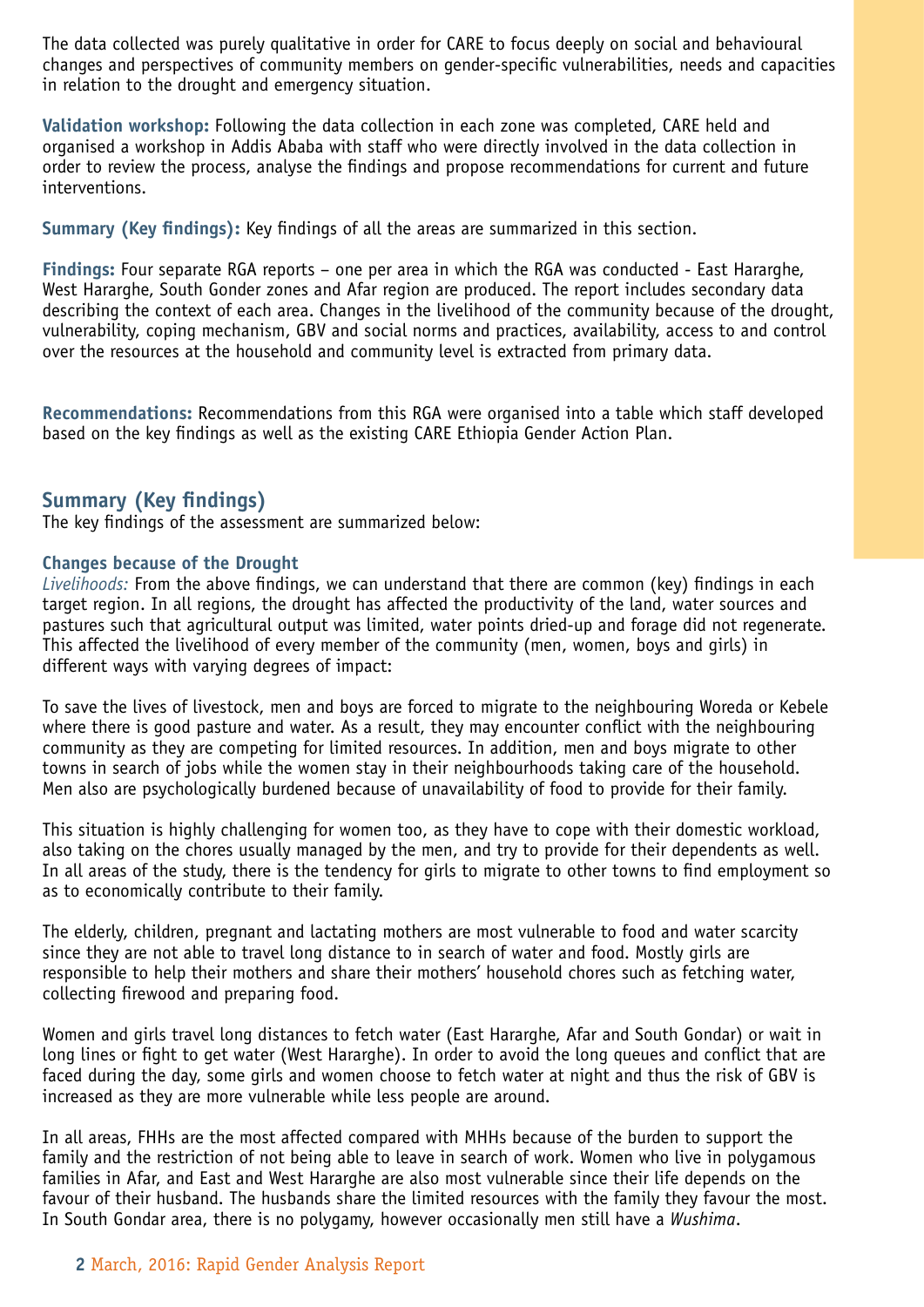Health is endangered by water scarcity, pollution, and contamination. In all areas studied, lack of safe and clean water cause health problems particularly, diarrhoea. The community is vulnerable to sanitation related health problems as well. Currently, in Afar, there is a measles problem without a solution to address it in the community. Another drought-related challenge is the observed increase in theft and conflict. People are stealing cattle and Teff and fighting over limited resources, including pasture and water.

*School:* School absenteeism and dropouts are increasing across all areas because of the drought. More girls than boys are absent from school as they are spending more time on domestic responsibilities such as fetching water, caring for younger siblings at home and trying to generate income through trading hat and wood for fuel. Both boys and girls (Afar and East and West Hararghe) are dropping out of school due to lack of school materials. Boys travel long distances to search for pasture and water for livestock or migrate to other towns to pursue work as daily labourer which affects their school attendance.

*Nutrition:* In all the areas, boys, girls, men, women, elderly and children are affected by malnutrition because of the drought. Women are often most affected by different health problems and malnutrition since they give feeding priority for their children and husbands. In all areas, men and children under the age of three eat first in the family, boys and girls next and women eat last. Thus, lactating and pregnant women can be severely affected by malnutrition. In some areas like West Hararghe and South Gondar, women have some cultural restrictions from eating certain food types. In almost all the studied communities, infants depend on their mothers' breast milk or cow milk for food source. Due to the drought, the supply of milk from both their mothers and cattle is reduced as well as the frequency of breast feeding due to the busy schedule of mothers. These circumstances increase the chance of experiencing malnutrition. Furthermore, some of the coping mechanism in all areas is either to reduce food consumption frequency, to eat single component of a meal which lowers dietary diversity (for example, injera without stew or maize without milk) and to decrease the amount of the food consumed. This increases the chance of malnutrition amongst people, particularly for the most vulnerable in these communities.

*GBV & Social Norms and Practices:* Chat chewing is a common practice in Afar, East and West Hararghe although there is some reduction because of the drought. Drinking alcohol is common practice in South Gondar. In East Hararghe, the finding shows that men get upset as they cannot buy Chat as often as usual. This could also be one factor leading to domestic quarrels/violence. Conflicts over resources between wives and husbands in polygamous families can also be a cause for domestic violence. However, this needs further assessment to determine accurately. Furthermore, it would be relevant to asses whether conflict is created between husband and wife in other areas (Afar and West Hararghe) because of Chat.

In all areas, safety/protection is also another issue for women, girls and children when men and boys are away. Women and girls can't move as freely due to fear GBV and attack by wild animals like hyenas and tigers in West Hararghe. Earl/child marriage is practiced in all areas although there is no evidence of this being exacerbated by the drought. However, in South Gondar, the finding shows that child/early marriage is practiced without the wedding ceremony because of the drought. In Afar, the practice of *Mira,* whereby it is seen as normal for men rape or force sex on women in their homes when their husbands are away. With more men migrating, this practice is expected increase which is extremely concerning.

*Coping Mechanisms:* In all areas studied, women are involved in petty trade as a key coping mechanism. Women in East Hararghe make handicrafts (*Sifet*) and sell Chat, cooked cereals (*Nifro*), firewood and charcoal. Other skills women are utilizing to earn income in West Hararghe are pottery making, weaving and braiding hair. Women are also involved in daily labour such as washing clothes, fetching water, goat herding and weeding. In Afar, women have skills to prepare ornaments and utensils from *Unga*. Girls mostly share their mothers' role in the domestic sphere, but at times migrate to other towns to get hired as a house maid and support the family. Men and boys often use migration as a coping mechanism. In addition, they are involved in daily labour or cattle trade or they rent their camels for transportation of commercial commodities in Afar.

#### **3** March, 2016: Rapid Gender Analysis Report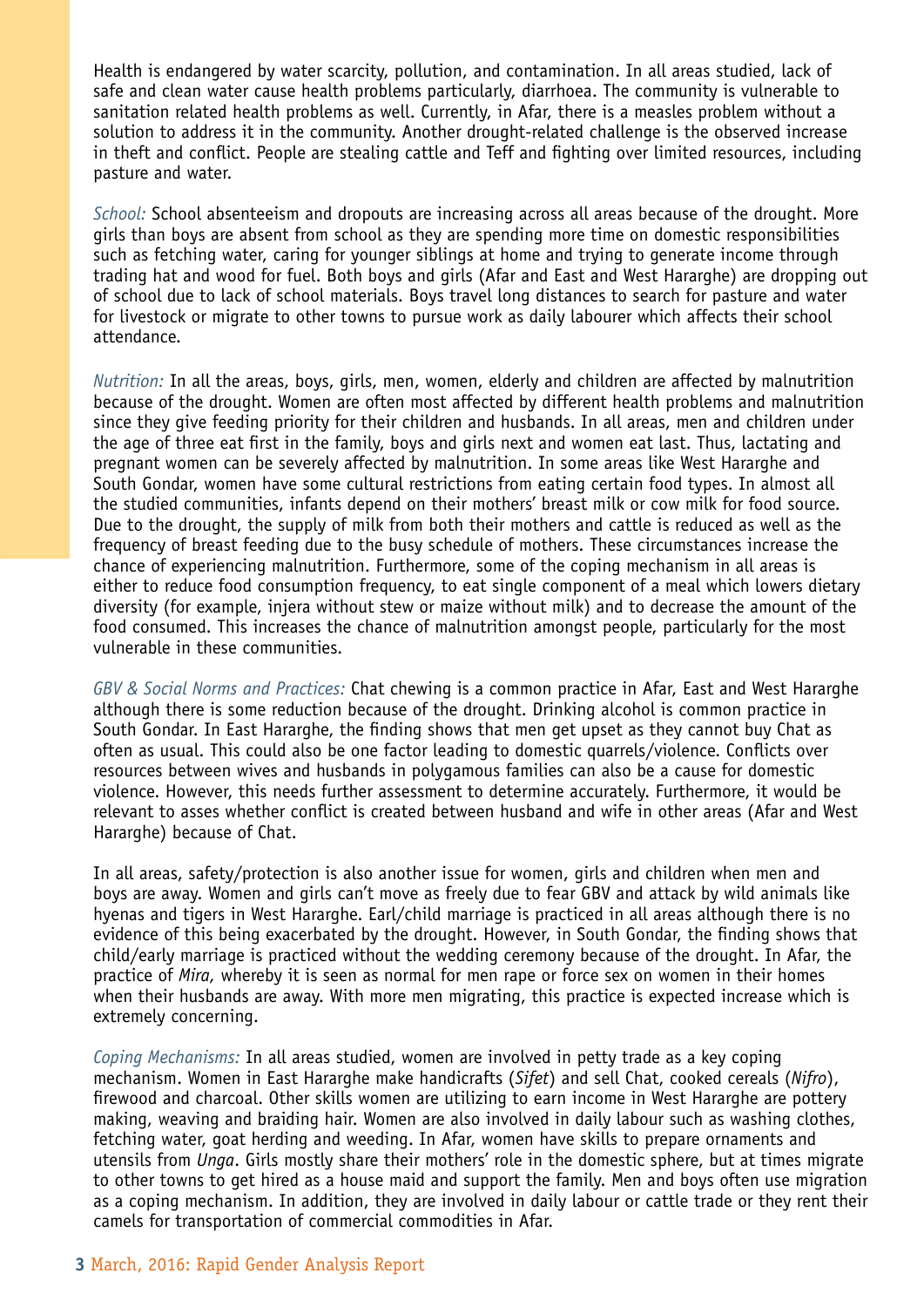*Access to resources:* Accessing food rations from CARE and the government and engaging in VSLAs are the most common resources accessed in these communities

## **East Hararghe**

**Area Context**: East Hararghe zone is an administrative zone located within the Oromia Regional State. It is located in the eastern part of the State, 501 km from Addis Ababa, capital of Ethiopia. Of the 48,360 km2 total zonal land mass, 67.76% is lowland, 24.66% midland and the remaining, 7.67% is highlands. The zone has 19 districts (called woredas) with a total population of 3,142,390 of which 1,595,737 are male and 1,546,653 are female. The Zone has bimodal rainfall pattern with two seasonal agricultural periods annually, namely the *Belg* and *Meher* in Amharic and *Arfassa* and *Ganna* in Oromifa, respectively. The success of these seasonal harvests are fully dependent on timely and sufficient rainfall. Consequently, the El-Nino phenomenon in 2015 altered the rain pattern of many parts of the country including East Hararghe Zone and resulted in 100% failure of the *Belg/Arfassa* season production, which normally contributes 28% of the annual agricultural production for the zone. Furthermore, there was also a substantially lower *Meher/Ganna* seasonal production due to delay in rain by two to three weeks, leading to an overall dramatic reduction of food production and availability in the zone.

## **Changes due to the Drought**

*Livelihoods:* The drought has affected the people whose livelihoods are dependent on agriculture. Land, water resources and pasture are also affected by the drought. The elders, women, men, boys and girls, pregnant and lactating mothers are vulnerable to several types

of problems at varying degrees with key examples as follows:

- Men travel to nearby towns looking for work while the women stay in their communities taking care of their children and other domestic duties. The women also travel long distance to fetch water since there is lack of water in the area due to the drought.
- Girls do not often travel to towns in fear of gender based violence (GBV). However now girls may migrate to other neighbouring kebeles and towns to work as housemaids. Most of the girls that leave for the towns to be housemaids often go without the consent of the family. However, their intent is to improve the lives of their families.
- Female headed households (FHHS) are most affected than the Male Headed Household (MHHS) because all the burden to support the family falls on the shoulders of the women. However, they cannot travel far away in search of jobs. In MHHS, while women take care of household tasks, the men go out to look for work and food.
- Also, men have the privilege to eat outside their homes while women and children may not have access to food at home. Therefore, they are forced to wait for the HH men to bring them food to eat. Furthermore, men are psychologically burdened because of unavailability of food which they would normally be expected to provide for their families.
- The water shortage limits water for washing and other domestic uses of water, therefore community is vulnerable to sanitation related health problems.

*School:* Many students have been forced to drop out of school due to the need for extra labour at home; girls in particular have had to drop out or be absent from school because they are obliged to take care of young siblings when their mother is busy. Girls assist their mothers in household chores, travel long distance to fetch water and feed livestock and attend to other domestic chores. Boys do the same as their fathers by travelling to other places looking for daily labour. Households also have financial difficulty to purchase exercise books, pens

and other materials for students. Unlike unaffected families, most drought affected families are putting their resources towards feeding the family rather than purchasing school materials, therefore overall school becomes unfeasible in these cases.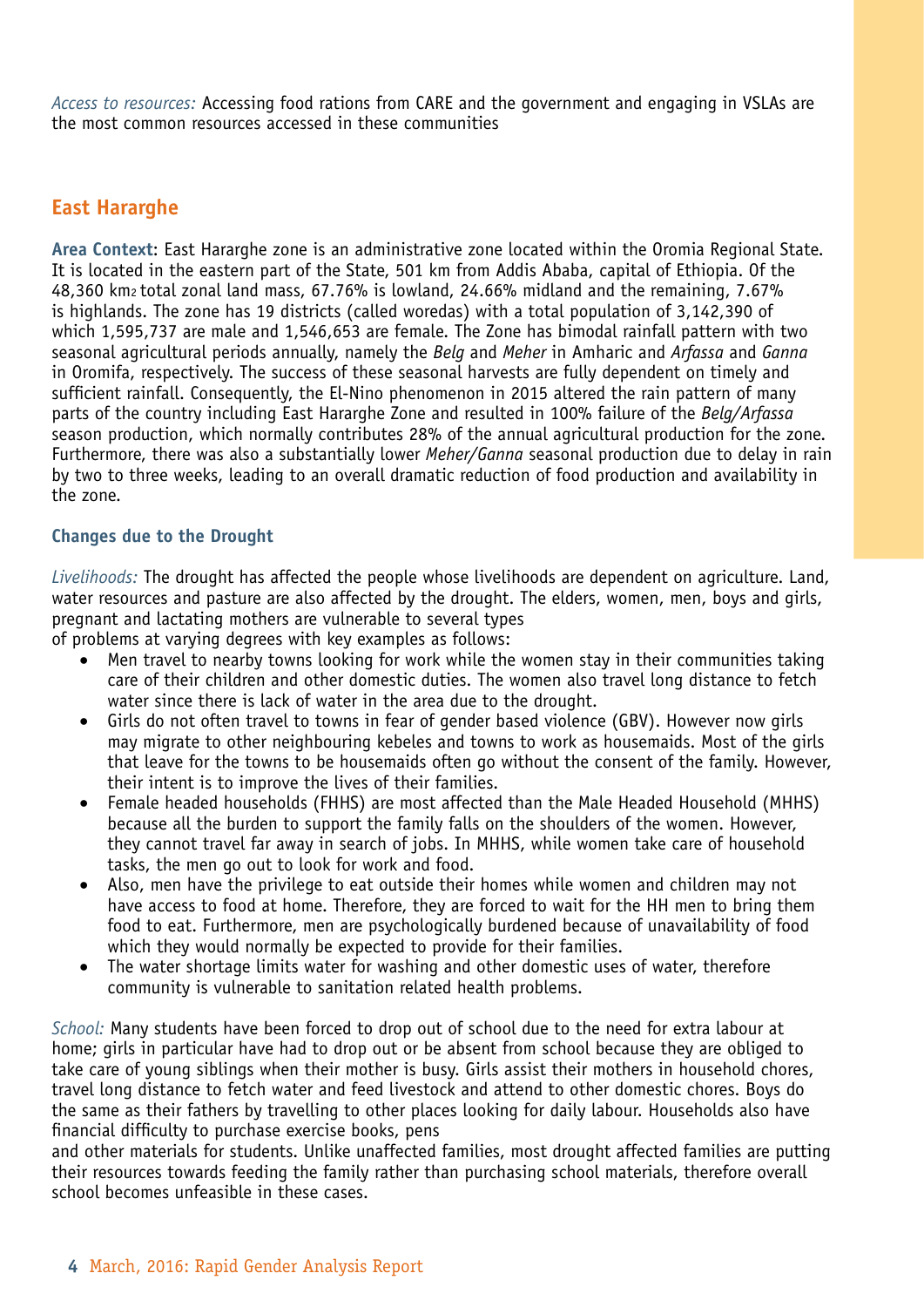*Nutrition:* Culturally, priority of feeding is given to the husband, then to children and lastly to women. When drought affects the economy of the community, it results in families having less resources to provide enough quality food in households. This situation has the potential to lead to malnutrition which primarily affects children, and lactating and pregnant women. However, during the drought, children - especially those who are breastfed- are given feeding priority. At times, mothers will have to leave the children at home to travel to collect fire wood and fetch

water or their breasts would fail to produce sufficient amount of breast milk as they are not having enough to eat due to the drought.

*GBV & Social Norms and Practices:* Domestic violence and early marriage are present in this area as well as wife beating in the communities the RGA team visited. Female FGD participants explained, "Since there is no money to take the violated women to hospitals, they may end up suffering." Most of the time, the major cause of the violence is disagreements between husbands and wives on money management. Men become upset since they

don't chew Chat as often as they used to; which would also lead them to violence. Conflicts over resources are common between wives and husbands in polygamous families. Women do not travel far to market centres or to seek daily labour due to fear of being victimized by violence.

*Coping Mechanisms:* Some of the FHHS are supported by Village Saving and Loan Associations (VSLA) which provides them with a means of financial income, increased control of economic resources and a good entry point for interaction with other women in the community. Women in the community are involved in petty trade such as, selling Chat, cooked cereals (*Nifro*), fire wood and coal which they use income from to buy food for the family. Some of the women who have the least income amongst the community also go to town to work as daily labourers by carrying water containers for money. Others produce handcrafts (*Sifet*) whenever there is time to spare, usually at night, and also sell these for extra income. Men engage in labour work or travel to distant places as daily labourers. They transport Chat from farm to the market or collect stones used for construction and carry them to vehicles. Both men and women work on removing impurities of commercial corn brought by traders.

*Access to Resources:* Available resources in the area are Village Saving and Loan Association (VSLA) interventions; water provided by the government using water tanker trucks; and food aid through the Joint Emergency Operation (JEOP) of which CARE is a partner. Women seeking assistance on security problems can report to the Woreda Women and Children Office, Kebele level task force or security bodies at Kebele level. Men seeking security assistance can report to the Kebele level task force, Woreda police and security bodies at Kebele levels.

## **West Hararghe**

**Area Context:** West Hararghe Zone is one of 18 Zones of Oromia Regional State which is subdivided into 14 districts and 2 administrative towns. It is bordered by East Shewa and Arsi Zone in the West, Bale Zone in the South, East Hararghe Zone in the East, Somali regional State in the North and Afar Regional State in the Northwest. The total population residing in the Zone is 2,234,078 out of which 1,089,277 are female and 1,144,801 are male. The livelihood of 85% of the population depends on agriculture while 15% is based on various income generating activities such as petty trading, off-farm activities, daily labour and sale of charcoal. West Hararghe also has two rainy seasons, *Belg and Meher*. The was an absence of *Belg* rainfall in 2015 and the crop production and the pasture development was much below normal resulting in zero agricultural production and the death of many livestock. Additionally, although the *Meher* season rainfall onset in terms of timing was normal, the amount and distribution was erratic and much below normal.

#### **Changes because of the Drought**

*Livelihoods:* Due to the drought, agricultural production and productivity has been low, crops have dried up in fields and cattle are dying due to shortages of animal fodder and water. Children under seven years of age, pregnant and lactating women, the elderly, and vulnerable groups are experiencing shortages of food and water. Important observations and findings on vulnerabilities and gender norms are as follows:

#### **5** March, 2016: Rapid Gender Analysis Report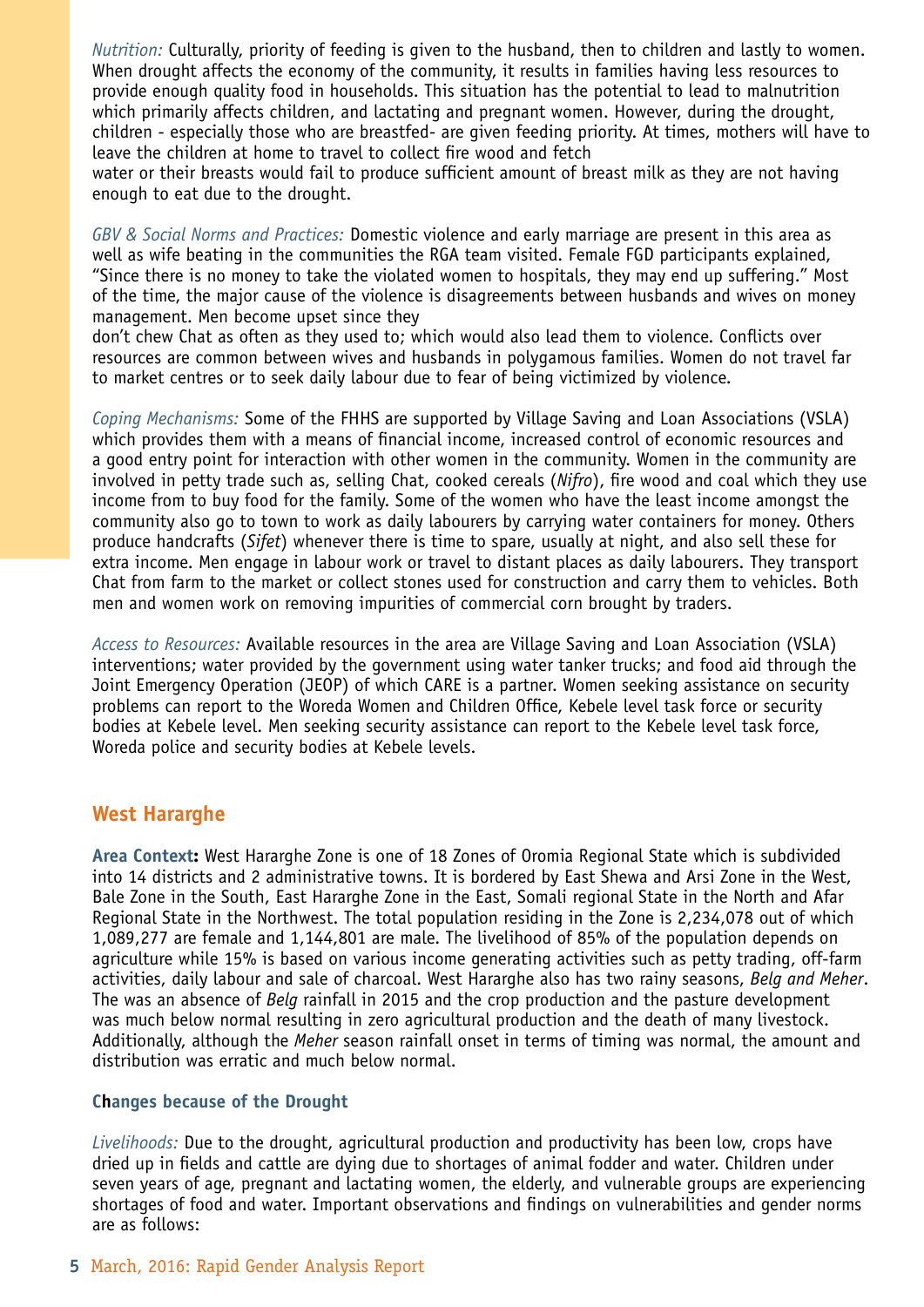- Farming, taking cattle out for grazing and watering tends to be the men's role whereas fetching water and household tasks are the women's role. This division of labour has not been changed by the drought. The men still farm even though they do not harvest as much as they previously did.
- The women continue fetching water and wait in long queues due to the current drought. Sometimes, conflict happens between women waiting in queues to get water, therefore in order to avoid this conflict, some women prefer to fetch water at night.
- Widows and women in polygamous family are most affected by the drought since they are either dependent on their husbands for resources or simply do not have access to resources. Husbands in polygamous families might allocate more resources to the wives they favour or distribute resources unequally.
- FHHS are also vulnerable since their farmland is not ploughed properly. As a result, their harvest production is smaller.
- As in West Hararghe, men and boys often migrate to nearby towns looking for daily labor jobs while women and girls take care of domestic tasks, as well as attend to children and the elderly. The migration of men increases the burden on women since they also need to take over the economic and social responsibilities normally handled by their husbands.
- Safety is also another concern for women, girls and children due to GBV risks and possibility of attack by wild animals that inhabit the area.
- The community is predominantly Muslim. While Chat chewing is common in the society, it has decreased due to the drought.
- The drought has resulted in decreased community social interaction and increase in the incidence of theft in the area.

*School:* School absenteeism and dropouts are increasing here as well because of the drought since students do not have food to eat at home. More girls have become absent from school in order to fetch water from far away, trade Chat, sell fuel wood or care for siblings at home. AS in East Hararghe, some students - both boys and girls - have dropped out of school due to lack of school materials.

*Nutrition:* Children and lactating and pregnant women in the village are affected by malnutrition since the frequency of feeding and the amount of food consumed has decreased. The elderly, boys and girls and men are also affected by the nutrition problem, although differently. Women could be the most affected by different health problems and malnutrition since they give priority to their children and husbands. Men and children under three years eat first, followed by boys while women and girls eat last. The frequency of breast feeding has decreased since women are busy with other activities outside home such as collecting fire wood, fetching water and trying to generate income through petty trading activities. There are also cultural practices in this area that influence the diet of women and girls and restricts what they can and cannot eat. For example, women and girls are not allowed to eat food prepared from animal's tongue, brisket, head, hump therefore the option for females are more limited than for males.

*GBV & Social Norms and Practices:* Marrying off underage girls is carried out by illegal "local agents." Girls often are married before they reach adolescence and are forced to take on household responsibilities. Even though the government and traditional protection laws are in place to prevent GBV, women and girls feel that threat of sexual violence as they walk alone in the surrounding areas.

*Coping Mechanisms:* Women and girls engage in different petty trades and daily labour such as washing clothes, fetching water, goat herding, weeding, different hand crafts (weaving), hair making, wood and charcoal selling and even begging. Men and boys engage in cattle trade, migration and daily labour such as compost transportation. Girls may also get married or migrate to other towns work as house maids in order to support their families. Women and girls are skilled in saving, petty trade, pottery making where as men and boys have good farming skills and are more involved in daily labour.

*Access to Resources:* People are accessing food through food aid, local markets or by sharing limited resources with each other, since the harvest from their land is very minimal.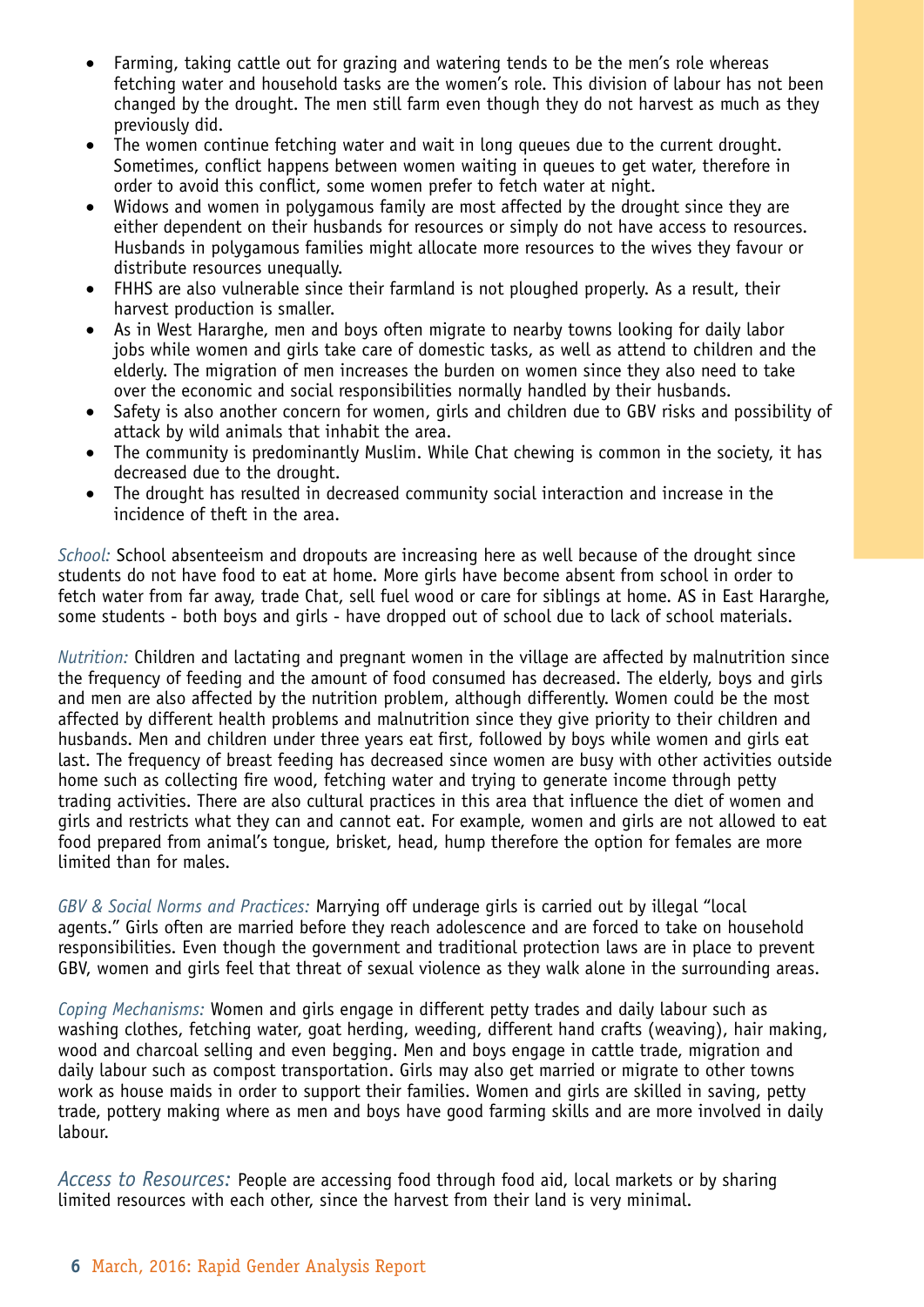## **Afar**

**Area Context:** Afar Region is located in northeastern lowlands of Ethiopia, bordering Djibouti to the East and Eritrea to the North. As with other pastoralist areas of Ethiopia, Afar is highly vulnerable to natural and manmade crises that affect livestock production and thus threaten the food security and the livelihoods of its people as pastoralists primarily depend on livestock and livestock products. As such, their capital assets and the livestock production system rely on timely and adequate amount of rainy seasons in Afar, namely *Sugum* and *Karam*, which covers mid-February to April and July to mid-September respectively. The consecutive seasons of below-average rainfall of 2014 *Karam* rains, and also 2015 *Sugum* rains, have led to poor rangeland and livestock body conditions. Poor rainfall was persistent in 2014, affecting pasture regeneration, livestock conception and calving and rain-fed farming activities for pastoral and agro-pastoral communities. The *Karam* rains of 2015 are late, further exacerbating the situation.

## Changes because of the Drought

*Livelihood:* Communities in Afar are mostly pastoralist and agro-pastoralist which bring different types of risks and vulnerabilities which were captured as follows:

Water points are dried-up because of the drought. People travel long distances in search of water for animals as well as for household consumption. The degree of the impact the drought resulted depends on the age of the affected people and the gender dynamics. The most vulnerable groups are children, however, pregnant and lactating women are also vulnerable since they are not able to travel long distances to search for food. Water shortage, health and nutrition problems are other factors of vulnerability. Some of the community members have skills in small scale irrigation. However, the current drought crisis has resulted in drying-up of crops in fields.

Among domestic animals, cattle are the most affected, then shoats (sheep and goat and lastly camels. Male FGD participants said, "For the sake of our livestock, we are forced to migrate to the neighbour woreda or kebele where good pasture and water is available. And therefore, we encountered conflict with the communities we compete with for resources. Our cattle were looted by some community members who are not happy about our migration to their area. This happened when we went to the Amhara Region, the special Zone of Caffa in Oromia Region or Woladi area."

Health of Afar communities is also endangered by diseases such as diarrhoea due to scarcity, pollution, and contamination of water. Due to the drought, animal products which are key food sources such as milk and butter food are reduced. The environment is dustier due to the drought increases the risk of airborne disease. There are also reported cases of measles.

Women face specific challenges during the drought as they continue to have responsibilities including breast feeding, firewood collection, food preparation, travelling long distances to fetch water on daily basis, and going to the mills. Girls help their mothers and share part of their responsibilities and they also watch over cattle or shoats. During these periods, girls eat less frequently and sometimes go whole days without food.

Boys travel long distances in search of pasture and water for their livestock which results in food shortages and lack of water for them during the journey. The drought may cause anxiety on men since they will be worried to overcome the situation or rebuild the depleted household assets. The women in polygamous households, locally called *Hagoyita*, are more vulnerable as the resource distribution between households is not equal. Though it depends on the economic status of couples, most of the time women in polygamous marriages are more affected by drought than others because there are more people in the family to divide resources amongst. FHHS are also more affected by the drought than MHHS because all the burden to support the family falls on the women.

If water and pasture is unavailable, pastoralists inevitably migrate to a place where there is water and pasture available. In Afar, people share information, called *Dagu* in local language, regarding the location of available water and pasture. Children, women, elders and disabled people stay at home since they cannot travel to long distances.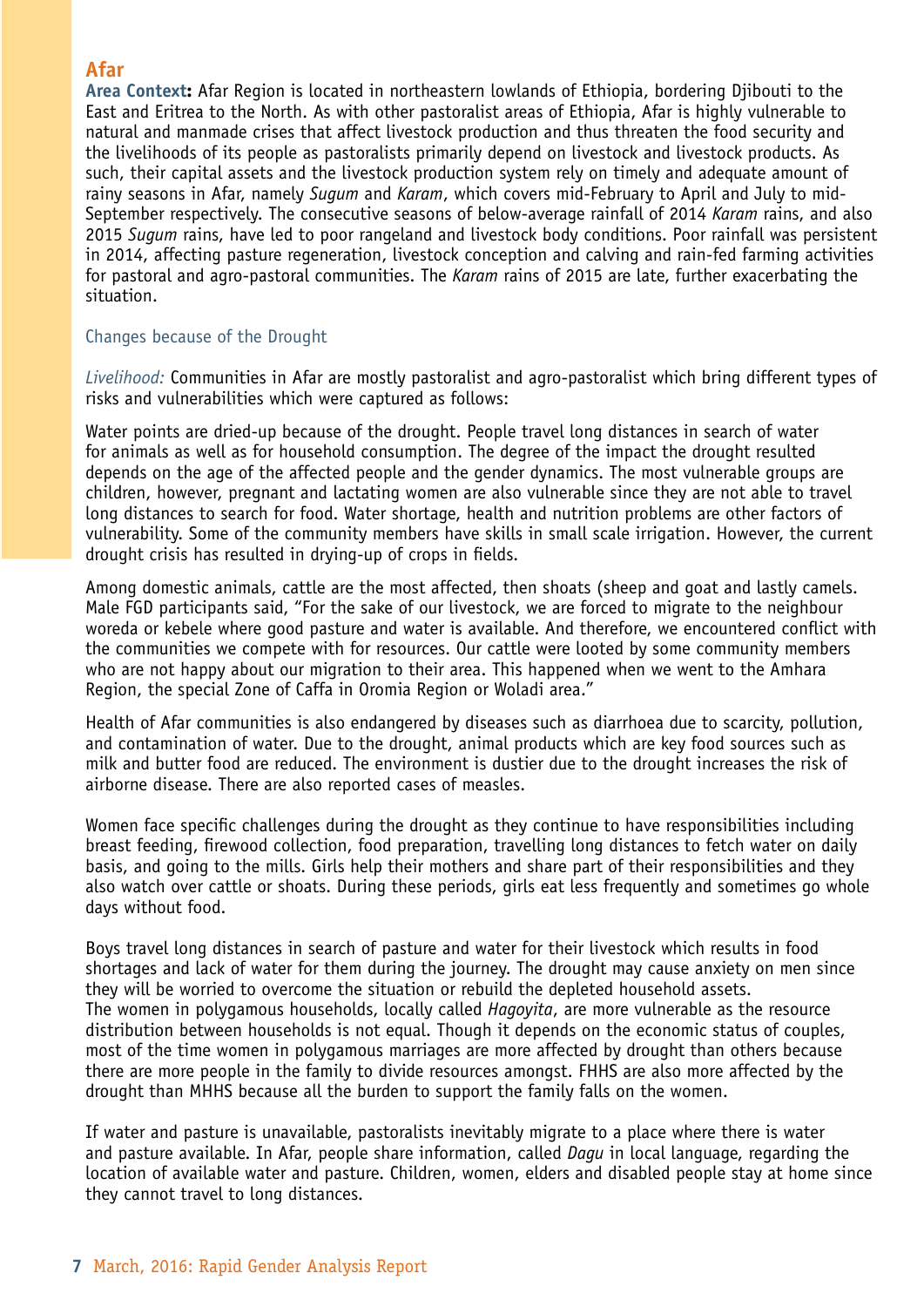Migration also has various impacts on women. The work load increases since they transport their house on donkeys and reconstruct it at the settlement site while continuing to fetch water, collect firewood and cook food. Pregnant women may not be able to access to health services and they are more vulnerable to be robbed of their property.

*School:* Boys and girls school dropout rates are high during drought. Although the school attendance of both boys and girls can be affected due to shortage of water, food and other supplies, girls are more challenged since they wake up early in the morning to travel long distances in search of water and miss school hours as a result. Also, girls are expected to cover household tasks along with their mothers. Shortage of school materials like pens, exercise books, and uniforms is another reason for students' dropout and absenteeism. At the Kebele level, secondary school is not usually available close to homes. Thus girls are often required to discontinue to reach secondary education. It can be considered inconvenient and unnecessary for girls to travel long distances and spend extended time away for the purpose of education.

*Nutrition:* Women are affected by nutritional problems due to shortage of food, pregnancy and heavy work load. If women's health is impaired, then their children will not receive appropriate nutrition. Food priority is given for young children and husbands followed by boys and girls; women are the lowest priority. Infants are more dependent on animal milk and breast milk than other children. Children may also not be fed properly as mothers have lesser time to spend with their children while attending to their workloads. As a result, children may suffer from malnutrition. Children under five are also affected by drinking polluted water and can suffer from diarrhoea. These recurrent health and nutrition problems could also lead to stunting. Pregnant and lactating women do not get appropriate food at required intervals. As a result, the foetus or infant could be affected by malnourishment in the womb and it can continue after birth. FHHS are especially affected due to depletion of livelihood asset for basic subsistence. Boys are considered young and strong enough to confront hardship. Hence, they might migrate with camels and as a result endure substantial food shortage. During the drought the amount of milk available is not sufficient as cows are not receiving sufficient water and pasture.

*GBV & Social Norms and Practices:* Chewing chat is a common practice in Afar although it has now reduced because of the drought. As customary in the Afar community, it is women who construct the family's house. Women and girls are at risk of GBV as they move from place to place. Child/early marriage to wealthy men exist though it is somewhat reduced now. The most distressing harmful practice in Afar is *Mira* whereby it is considered normal for men to come into women's homes when their husbands are away and to rape/have sex with them. With more men migrating, this practice is expected to increase and is a very concerning form of GBV.

*Access to resources:* People can gain access to food from government aid and markets. However pregnant women do not receive proper treatment and follow-up from health stations due to the distance, therefore they are exposed to anaemia and other pregnancy related problems.

*Coping mechanisms:* Some of the current coping mechanisms include leasing camels for transportation of commercial commodities; moving to Djibouti; selling of livestock and buying NIDO (canned milk) for HH consumption as a substitute for cow milk; consuming maize without milk; skipping meals; decreasing quantity of food consumed; and eating boiled and dried coffee locally called *Hashara* as food. Some have skills of cultivating small scale farming through irrigation form Dawe River. However, currently the harvested crops have dried-out. Some people migrate toward pasture and water sources or engage in petty trade, and also wood collection for selling. Women have the capacity to properly manage the available food in the house. They are also able to sell wood, use *Unga* (a plant that grows in the area) to make ornaments, beds (locally called *Aloyita*), milking utensils (locally called *Ayini*) and traditional Afar house preparation materials. Girls follow in their mother's footsteps to cope with the drought. Men also have skills of preparing objects such as milk storage vessels (locally called *Kora*) and milking instruments called *Koba*. Additionally, they work as daily labourer (as do boys) on sugar cane plantations or road construction by migrating to nearby towns.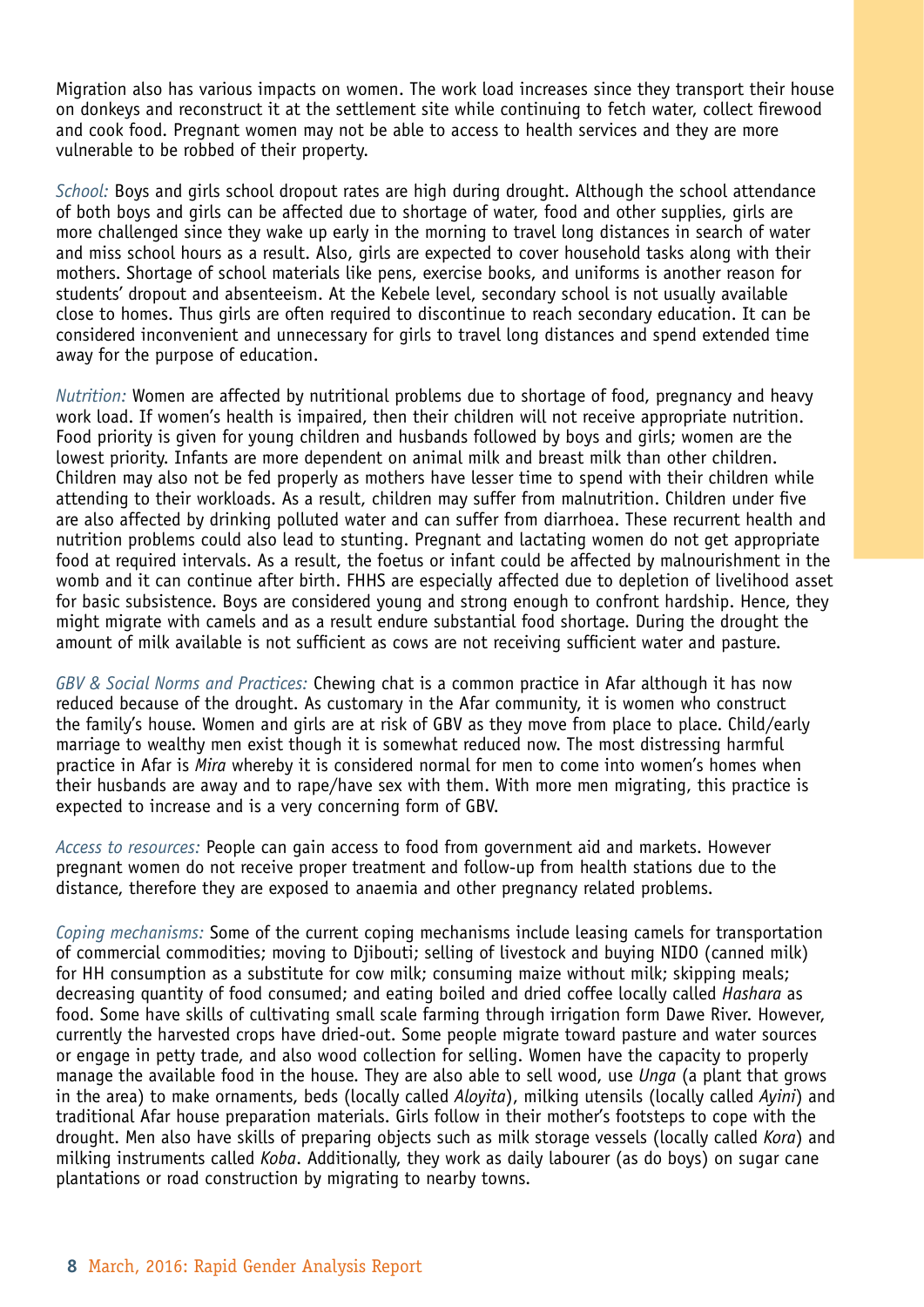## **South Gondar**

**Area Context:** South Gondar Zone is one of the administrative zones located in the centre of the Amhara National Regional State. It is located in the North-Western part of the country, 660 km from Addis Ababa. The zone covers 14,298.75 km2 of which 3% is forest, 36% highland, 51% semi highland and 10% is lowland. The Zone is currently characterized by erratic rainfall and recurrent crop failure. The zone has 15 districts/woredas (10 rural and 5 semi-urban) and 2,435,345 inhabitants of which 1,224,736 are male and 1,210,609 are female. The average annual rainfall of South Gondar zone ranges between 800 and 1600 mm, with considerable spatial and temporal variability in quantities and distribution. The average annual temperature ranges between 6 and 29°C. Rural communities in South Gondor are suffering from chronic food insecurity due to cumulative effect of various factors including erratic rains due to the El Nino affect, small landholdings, highly degraded farmlands, infertile soil, pest infestation, livestock disease and malaria. Out of the 10 rural woredas in South Gondar, Ebinate, Simada, Lay Gayint and Tach Gayint are the most highly affected by the drought.

## **Changes because of the Drought**

*Livelihoods:* As in the other areas of the RGA, the drought has resulted in critical shortages of water and food and the land has become dry. Crop production of staple crops like sorghum, teff, beans, chick peas are affected. The cattle are also suffering from lack of feed and water. Women, men, boys and girls are all affected by the drought as follows:

- The elderly, mothers and children are most vulnerable. Pregnant and lactating women are also vulnerable. The elderly do not have the capacity to go out and work while mothers are not able to leave their children and migrate to seek income.
- Women and girls fetch water from the river by traveling more than two hours. As a result, girls are either late or absent from school. Girls who migrate also face various hardship, dropout from school and labour exploitation.
- Men and boys migrate to different areas to find feed and water for animals or looking for employment. As a result, they may face labour exploitation, unemployment and be ailed with diseases like malaria.
- The drought increases the community vulnerability to waterborne diseases.
- • FHHS that engage in small trade such as selling *Tella* (a local drink) are unable to engage in this income generating activity because of their responsibility of managing their households. They are also unable to migrate to different areas as they fear to depart from their residential area or because travelling alone becomes more stressful. FHHS plough their land with the support of other people. Regardless their land did not produce much harvest this past year. Thus, they are very stressed since they are unable to feed their dependents.

*School:* The drought affects school attendance of both boys and girls. Although the government here provides school materials, students are absent from school because they cannot attend school with empty stomachs. Some students miss school as they travel to other towns looking for work. The other reason for school absenteeism is the increased amount of time spent in search of water and grazing land for cattle by girls and boys respectively. Girls also drop out of school to get married.

*Nutrition:* Mothers give feeding priority to their young children and husbands followed by girls. Therefore, women eat last. Pregnant and lactating mothers can be vulnerable to malnutrition which in turn affects their children, primarily infants. Boys in FGD said, at HH level, "We share one injera for three without any stew." Previously, the husbands used to eat first, but as a result of drought conditions, it is now children who eat first. For cultural reasons, there are people who do not eat the meat of black chicken, sheep and goat or the meat of an animal unless they see it being slaughtered. Some others do not eat the heart and kidney of animals because they believe that eating these organs will cause their teeth to fall out. Some of these traditional beliefs affect their eating habits which is even more limited in drought and in turn their health.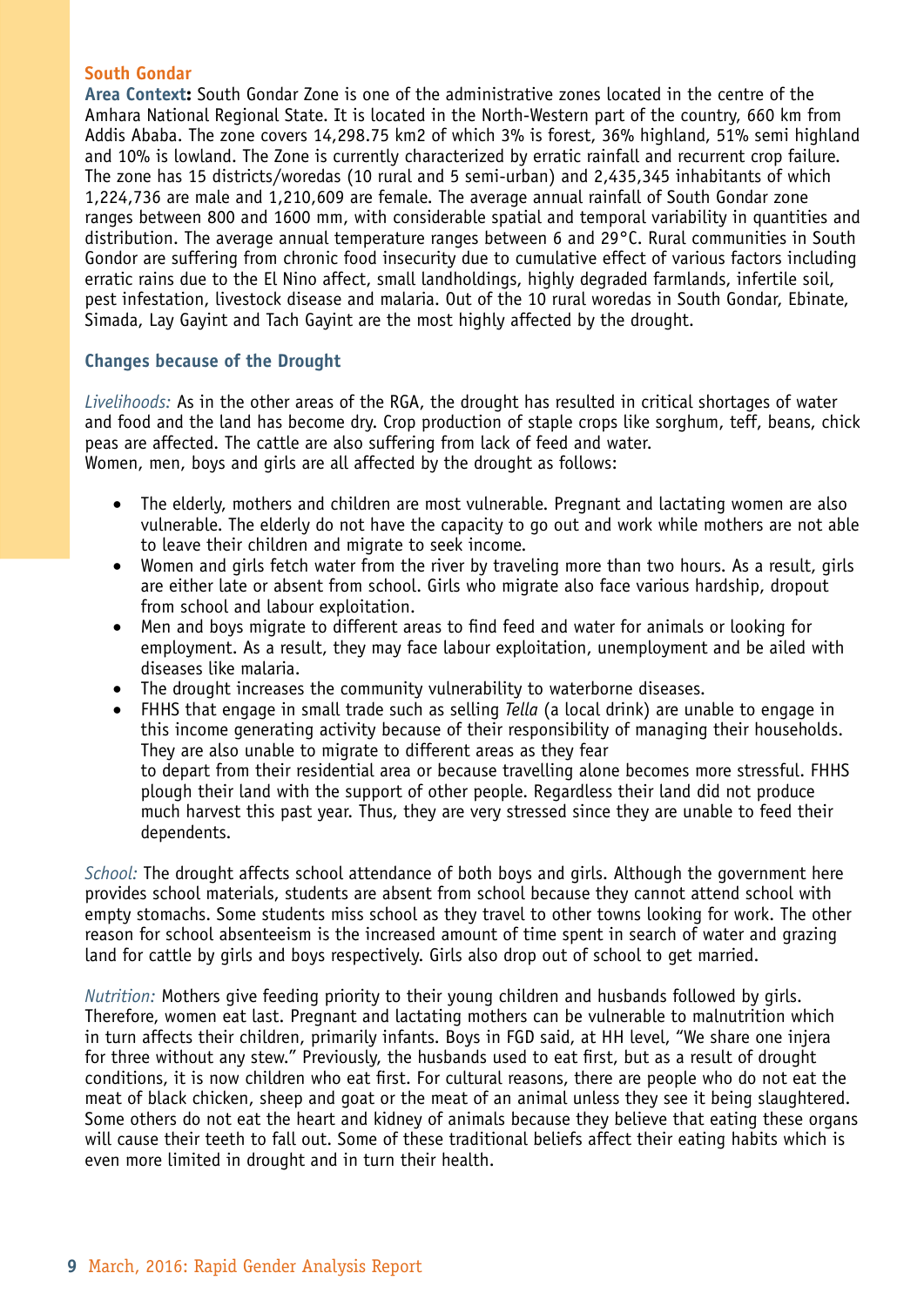*GBV & Social Norms and Practices:* Alcohol is consumed in this society particularly by men, but consumption has decreased because of the drought. Theft in general and specifically of cattle and Teff is increasing. The divorce rate has increased and social interaction has decreased which has impacted women. There is no polygamy in the area, however, having an informal wife *Wushim*a is sometimes observed in the area. Despite the governments efforts, child (early) marriage is practiced in the area. However, it is being done without a wedding ceremony due to the drought because of the costs.

*Access to Resources:* People in the affected woredas listed above access food rations provided by CARE and also the government. Except for Teff, other food items are available on the market, although, in many cases, the community cannot afford to purchase them.

*Coping Mechanisms:* Some of the coping mechanisms include decreasing frequency of meals especially by women, selling of animals (such as cattle, goat and sheep), utilizing government aid and taking loans from Amhara Credit and Saving Association and from their VSLAs. Boys find employment in road construction or produce charcoal to sell and girls seek out daily labour jobs such as fetching and selling water.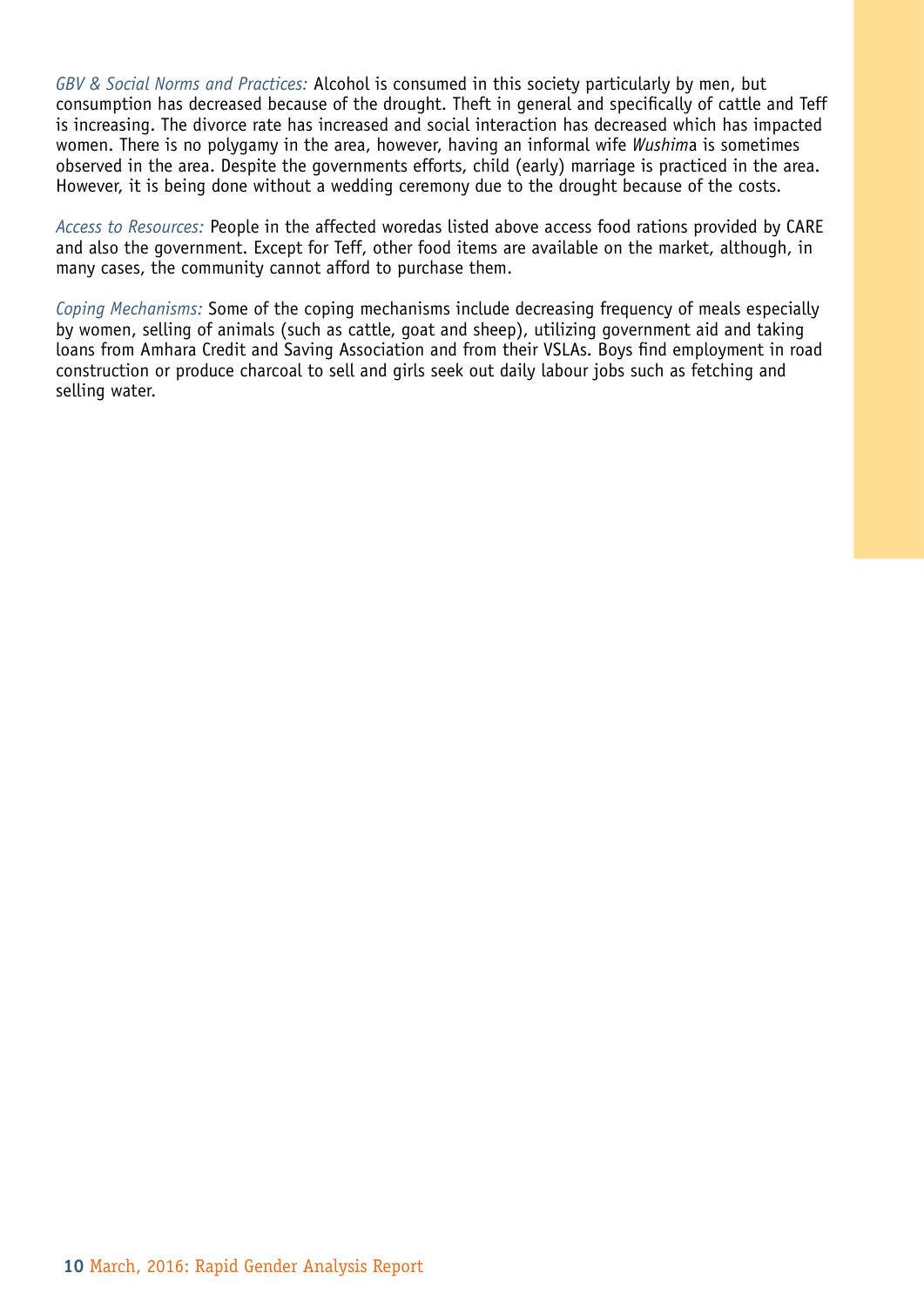## **Recommendations**

The following table outlines the key recommendations based on the RGA findings, organised by different programming stages.

| <b>Assessment</b>                           | Ensure gender balanced respondents, including women from different HHs such as<br>$\bullet$<br>Female-headed, Male-headed and those in polygamous relationships<br>Ensure sex and age disaggregated data in all assessment and M&E<br>$\bullet$<br>Identification and inclusion of vulnerable groups such as pregnant and lactating mothers,<br>٠<br>female headed households, people with disabilities and the elderly<br>Plan for periodic RGAs in emergency drought and recovery stages<br>$\bullet$<br>Ensure that emergency assessments specifically look at the prevalence of GBV and<br>٠<br>Harmful Traditional Practices (HTP) and include in risk analysis of the project<br>Ensure gender assessment team are composed of both men and women and they are<br>$\bullet$<br>briefed and trained on the assessment tools                                                                                                                                                                                                                                                                                                                                                                                                                                                                                   |
|---------------------------------------------|--------------------------------------------------------------------------------------------------------------------------------------------------------------------------------------------------------------------------------------------------------------------------------------------------------------------------------------------------------------------------------------------------------------------------------------------------------------------------------------------------------------------------------------------------------------------------------------------------------------------------------------------------------------------------------------------------------------------------------------------------------------------------------------------------------------------------------------------------------------------------------------------------------------------------------------------------------------------------------------------------------------------------------------------------------------------------------------------------------------------------------------------------------------------------------------------------------------------------------------------------------------------------------------------------------------------|
| <b>Project</b><br>planning and<br>budgeting | WASH and food assistance targeting vulnerable groups needs to be prioritised as<br>$\bullet$<br>interventions through the crisis phase, including rehabilitation of water supplies and<br>focus on quality food distribution<br>Integrate psycho-social support activities into emergency response where possible; if not<br>$\bullet$<br>possible within means of project, link with other long-term projects and services which<br>are delivering psycho-social support<br>Identify available agencies for GBV prevention and response in the area to link to the<br>$\bullet$<br>project<br>Ensure there is a specific plan and adequate budget and plan for gender sensitive<br>$\bullet$<br>emergency interventions as well as a mechanism for preventing and responding to<br>different forms of GBV<br>SAA is a key activity in long-term projects and assures the engagement of both men and<br>$\bullet$<br>women; in emergency programming concrete efforts should be made to link with existing<br>SAA groups in the target areas starting from the design and budgeting stages<br>Implement complaint hearing mechanism in all emergency projects (using the JEOP<br>$\bullet$<br>model) to ensure that communities have a reliable means to bring forward grievances<br>with a system to address them |
| <b>Coordination</b>                         | Coordinate with existing CARE development project SAA groups in order to raise issues of<br>$\bullet$<br>emergency specific tensions and anxieties as well as HTP, with men and women, boys and<br>qirls<br>Link with existing HTP committees in the CARE emergency intervention target areas and<br>٠<br>plan for their integration into emergency programming as key stakeholders<br>Improved collaboration is needed between NGOs like CARE and UN agencies, particularly<br>$\bullet$<br>to lobby to the government to crack down on illegal brokers who are arranging early<br>marriages                                                                                                                                                                                                                                                                                                                                                                                                                                                                                                                                                                                                                                                                                                                      |
| <b>Targeting and</b><br><b>Distribution</b> | Ensure gender-sensitive targeting for all activities that look at the specific needs of menwomen, boys, and girls; for example, in psycho-social support, examining the specific<br>$\bullet$<br>stresses/challenges faced by the different gender and age groups<br>Emergency programs to work closely with government and community leaders, targeting<br>$\bullet$<br>committees (including female members), and women's and children's affairs when<br>targeting activities as to ensure FHHH, women in polygamous marriages, and other<br>vulnerable groups are not excluded.<br>CARE emergency project staff to explain targeting and selection approach from a gender<br>$\bullet$<br>analysis perspective to each target community, for instance differentiating between<br>activities that are targeted to Females, Males, Female-Headed HHs, etc. and the rational<br>Distribution of emergency interventions should be planned carefully with both female and<br>$\bullet$<br>male leaders<br>Distribution to consider the needs of the community at the time of distribution such<br>٠<br>appropriate timing, distance location and amounts, ensuring that distribution is<br>accessible for vulnerable groups.                                                                                        |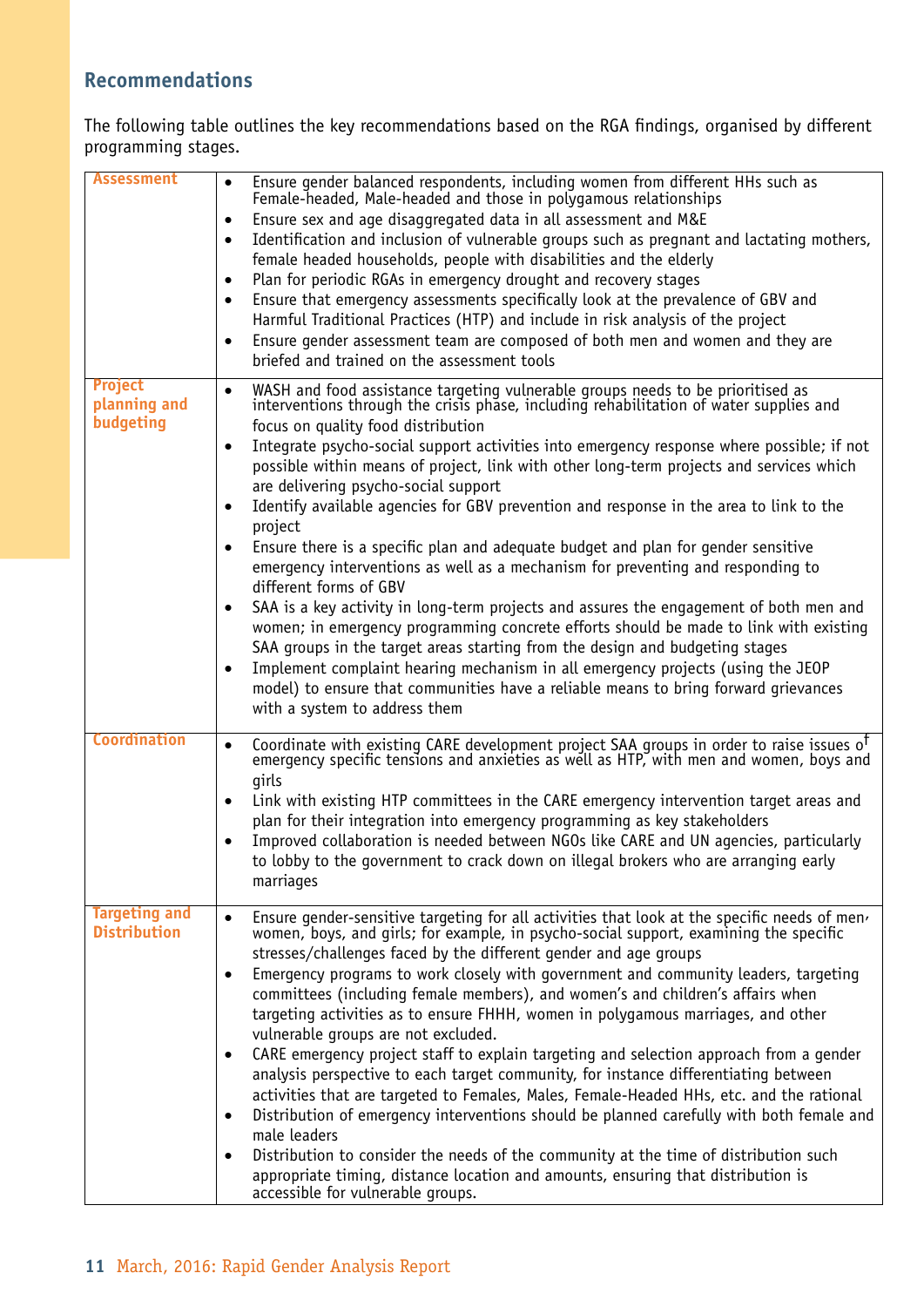| <b>Training</b>       | Train project staff in CO and FOs about the complaints response mechanism and how to<br>$\bullet$<br>effectively implement it                                                  |
|-----------------------|--------------------------------------------------------------------------------------------------------------------------------------------------------------------------------|
|                       | Provide training to women's and children affairs offices, CBOs and women's associations<br>$\bullet$                                                                           |
|                       | on inclusive decision making to ensure inclusive governance especially in cases when                                                                                           |
|                       | men are migrating in and emergency context                                                                                                                                     |
|                       | All emergency projects to include training for staff, partners and govt. stakeholders on                                                                                       |
|                       | GBV, HTP, gender in emergencies and related CARE policies                                                                                                                      |
|                       | Integrate sessions on equal decision making, gender norms, communication, and conflict<br>$\bullet$                                                                            |
|                       | resolution sessions into all trainings planned during the project                                                                                                              |
| Monitoring,           | Monitoring of GBV and HTP should be a part of all emergency project M&E plans and to<br>$\bullet$                                                                              |
| <b>Evaluation and</b> | be done jointly with relevant government offices such as women and children affairs                                                                                            |
| <b>Learning</b>       | and community HTP committees. GBV and HTP should be a key evaluation area that all                                                                                             |
|                       | emergency interventions assess in end-line.                                                                                                                                    |
|                       | Hold separate discussions with men and women, boys and girl target groups<br>$\bullet$                                                                                         |
|                       | Track a sample of the same HHs and individual women over the course of an emergency<br>$\bullet$                                                                               |
|                       | intervention to better compare situations and changes over time                                                                                                                |
|                       | Using findings from RGA and emergency projects to present learning internally at CARE<br>$\bullet$                                                                             |
|                       | and use in future emergency project design                                                                                                                                     |
|                       | Carry-out an in-depth cohort study in target areas to gain a deeper understanding of<br>$\bullet$<br>women from different areas and HHs, and their coping mechanisms over time |
|                       | Ensure that the RGA recommendations (for each RGA) feed into emergency gender action                                                                                           |
|                       | $\bullet$<br>plans and other relevant CO policies and strategies                                                                                                               |
|                       |                                                                                                                                                                                |
| Communication         | All emergency projects to clearly communicate the complaints hearing mechanism system<br>$\bullet$                                                                             |
|                       | to staff, local government partners and communities and also appoint focal points in                                                                                           |
|                       | each area to ensure this communication and liaison at field level                                                                                                              |
|                       | Develop timely and gender sensitive communications materials which do not perpetuate<br>existing gender stereotypes or harmful gender norms                                    |
|                       | Using existing social structures to disseminate information and communicate with target<br>$\bullet$                                                                           |
|                       | communities such as mother to mother groups, SAA and VSLA groups, father to father                                                                                             |
|                       | groups.                                                                                                                                                                        |
|                       |                                                                                                                                                                                |
| <b>Policy and</b>     | Present and share findings from RGA and emergency projects to raise the profile of Gender<br>$\bullet$                                                                         |
| <b>Advocacy</b>       | in Emergency issues in different forums in Ethiopia (Ethiopian Humanitarian Country                                                                                            |
|                       | Team, Women and Children's Affairs Ministry at different levels, INGO networks, etc.)                                                                                          |
|                       | Use influential project stakeholders as advocates for addressing GBV, HTP and early<br>$\bullet$                                                                               |
|                       | marriage, such as religious and community leaders                                                                                                                              |
|                       |                                                                                                                                                                                |